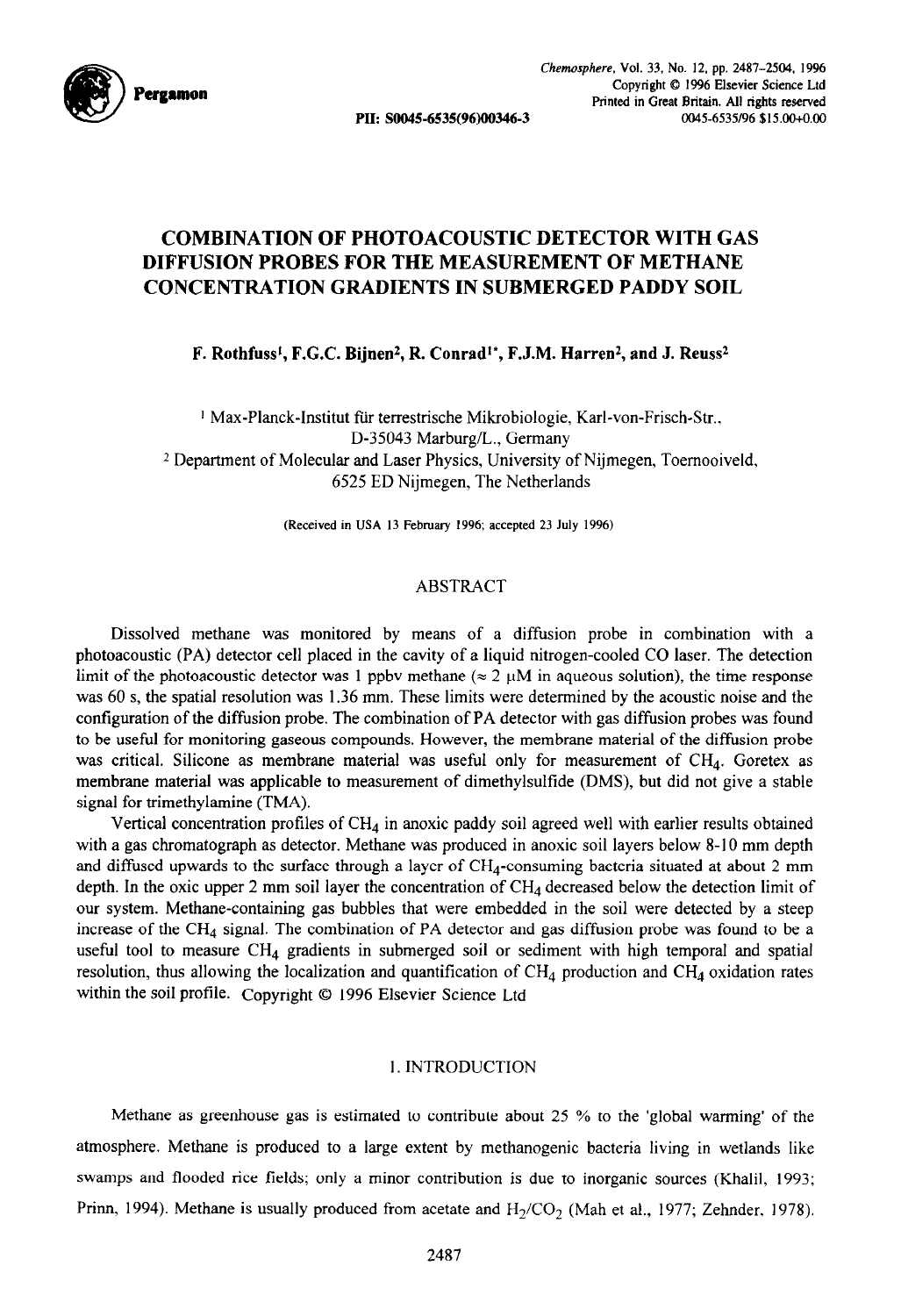However, methylated compounds such as trimethylamine (TMA) or dimethylsulfide (DMS) may also be important substrates for methanogenesis (Oremland, 1988). In flooded rice fields the methane produced in deeper layers is mainly emitted by vascular transport through the rice plant and by bubbling to the atmosphere (Holzapfel-Pschom et al., 1985; Nouchi et al., 1990). Since the vascular system of rice plants also transports oxygen into the soil, the rice field soil becomes a complex structure containing oxic and anoxic zones (Armstrong, 1979; Frenzel et al., 1992).

Microbial production of  $CH<sub>4</sub>$  is restricted to anoxic zones. Oxic zones, on the other hand, support the oxidation of CH<sub>4</sub> by methanotrophic bacteria. The flux of CH<sub>4</sub> into the atmosphere is affected by both microbial activities. The investigation of the localization and the rates of  $CH<sub>4</sub>$  production and oxidation processes in the soil profile may help to develop mechanistic models of  $CH<sub>4</sub>$  flux. A prerequisite for such investigations is the precise measurement of  $CH<sub>4</sub>$  concentration gradients in soil. The transition from the oxic surface layer to the anoxic zones in deeper layers makes the rice paddy soil an interesting object for such studies. Methane which is produced in the deeper anoxic soil layers diffuses upwards to the oxic soil-water interface where a large percentage (up to 97%) of the CH<sub>4</sub> is oxidized and thus does not escape into the atmosphere (Conrad and Rothfuss, 1991). The measurement of  $CH<sub>4</sub>$  concentration gradients across these zones requires a high spatial resolution, since the oxic surface layer is usually very shallow (~2-3 mm; Frenzel et al., 1992).

The conventional method to determine  $CH<sub>4</sub>$  gradients in submerged soil or sediment consists of gas extraction from sectioning of cores and of gas chromatographic determination of the amount of extracted gas (Martens and Bemer, 1977; Rothfuss and Conrad, 1993). The sectioning needed to perform these measurements destructs the examined environment while only a coarse spatial resolution of 10 mm or more is achieved. Alternatively, direct injection of pore water into the gas chromatograph results in a good spatial resolution (King, 1990). However, damage of the column of the gas chromatograph by injected sludge compounds and clogging of the needle by clay particles makes this procedure cumbersome. Furthermore, small bubbles containing methane in the injected sample may produce spurious results. A silicone membrane-covered probe connected directly to a mass spectrometer was used by Benstead and Lloyd (1994). The long collection times needed for mass spectrometry result in a large diffusion range in front of the probe so that this method has a relatively low spatial resolution. A similar probe with a spatial resolution of 1.3 mm was used in combination with a gas chromatograph as detector (Rothfuss and Conrad, 1994). Measurements were performed by sampling the gas that diffuses from the liquid phase through the membrane into the gas volume of the probe. After 2 min of diffusive transport,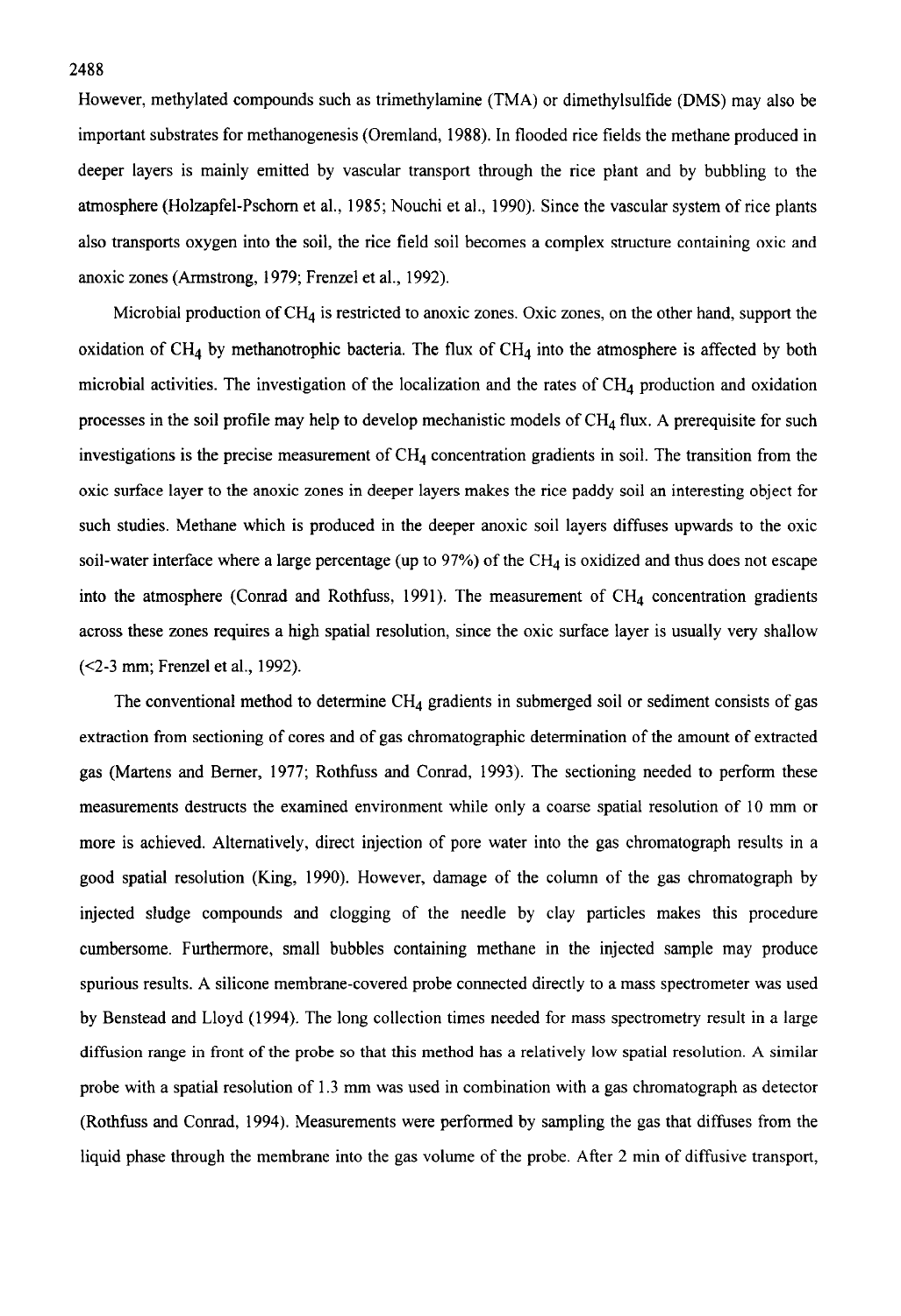the gas volume of the probe was transferred to the gas chromatograph. Fluctuations of the signal obtained with the probe placed into defined standard solutions yielded a detection limit of 20  $\mu$ M. Reasons for the fluctuations were memory effects caused by out-gassing of different porous materials used for construction of the probe and the limited precision of gas chromatographic measurement.

Compared to gas chromatography, photoacoustics (PA) has a higher sensitivity and a better time resolution. Therefore, we have used the gas diffusion probe in combination with a PA cell placed inside the cavity of a liquid nitrogen-cooled CO laser. A continuous flow of  $N_2$  through the probe transports the CH4 to the detector. Using this detector offers the possibility to measure CH4 continuously and thus to test the operation of the diffision probe with a high time resolution. It also offers the possibility to detect other gaseous compounds, such as dimethylsulfide (DMS) or trimethylamine (TMA) with a similar time resolution.

## 2. MATERIALS AND METHODS

# 2.1. Construction of the gas diffusion probes

Two different types of probes were used (Figure 1). The first type consisted of two stainless steel capillaries, a long one (1 mm outer diameter (o.d.), 0.78 mm inner diameter (i.d.), 125 mm long) surrounding a shorter one (0.4 mm o.d., 0.3 mm i.d.) open at the bottom. Near the bottom the outer capillary was closed to form a sharp tip. Three millimeters above the tip the outer capillary had two sideport holes of 0.5 mm diameter on opposite sides (Rothfuss et al., 1993). The side-port holes were closed with a silicone membrane of 0.1 to 0.3 mm thickness by touching them gently under microscopic control with a needle which had been dipped into silicone adhesive (Aquaria, Dow Coming, Holm, FRG). At the top of the capillaries the gas space between the two capillaries and the gas space of the inner capillary were connected to two different Teflon tubes. The carrier gas entered the probe through the inner capillary toward the tip. After passing the inner side of the membranes the carrier gas left through the gas space between the capillaries. Calibration of such a probe resulted in data comparable to the glass probes described elsewhere (Rothfuss and Conrad, 1994).

The second type of probe consisted of an outer teflon tube (6.8 mm i.d., 9 mm o.d., 120 mm long) with perpendicularly cut ends. The lower end was closed by a Goretex membrane held in position by a 1 cm-broad ring of teflon pushed over the outer tube with the Goretex material squeezed in between. Goretex is a teflon-based microporous material open to vapors and gases but closed for liquids. It is commonly used as raincoat material. An inner teflon tube (1.6 mm i.d.. 0.8 mm i.d.) was fixed inside the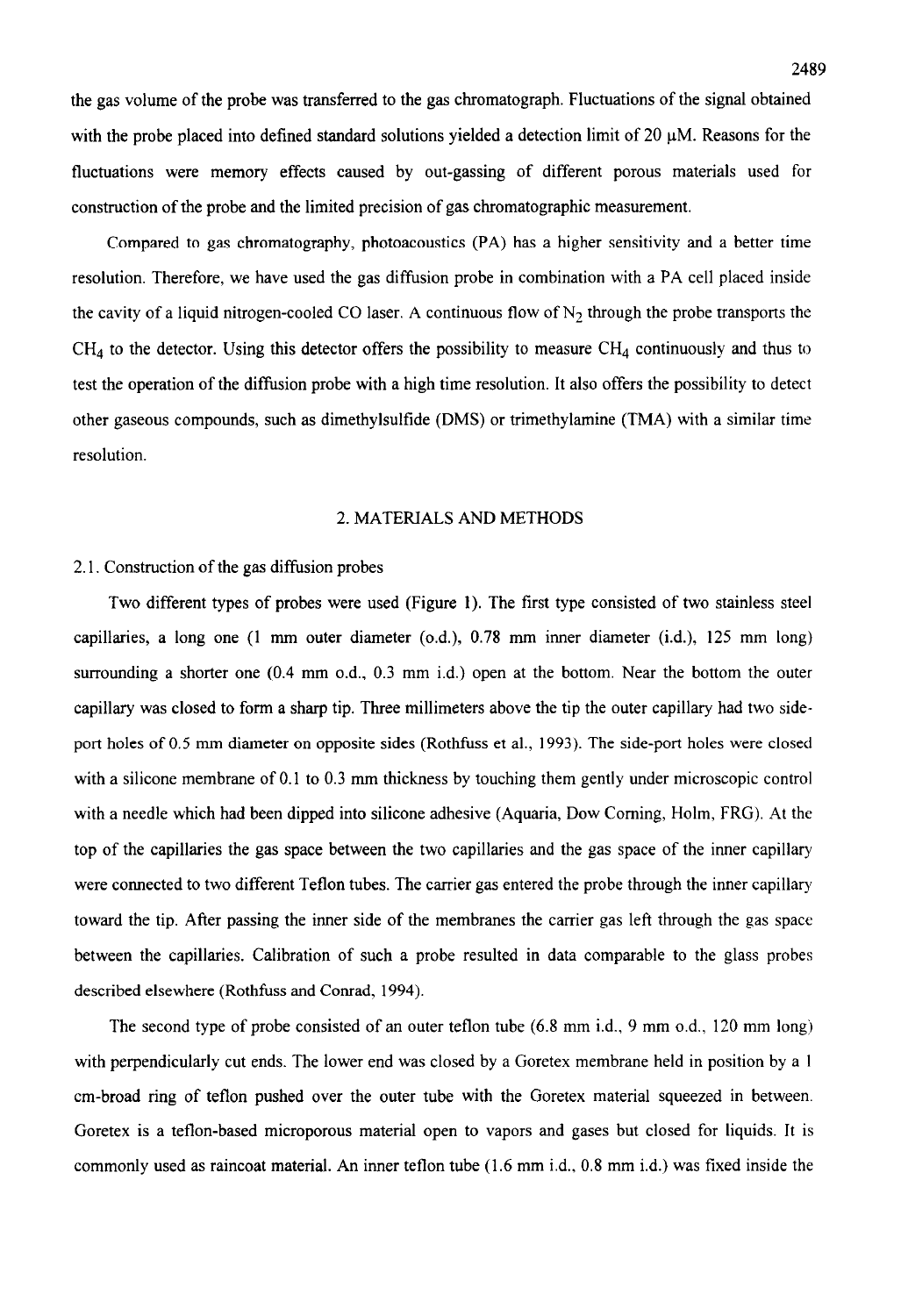2490

outer tube reaching down to 5 mm above the membrane. For fixing the inner tube, two concentric 1 cmbroad rings of teflon were pushed between inner and outer tube. The gas space between the outer and the inner tube was connected to the tubing by pushing a 0.8 mm-cannula through the Teflon rings. The construction was fixed by copper wire tightly wound around the probe. This construction with a relative large surface area (36 mm<sup>2</sup>) was used to test the behavior of the Goretex membrane.



Figure 1: The photoacoustic CO laser detection set-up in combination with gas diffusion probe and gas handling system.

1: Grating to select appropriate laser radiation; 2: laser power meter; 3: photoacoustic cell; 4: microphone; 5: laser discharge tube; 6: chopper; 7: 100% reflecting mirror; 8: trace gas inlet; 9: gas outlet; 10: flow controller; 11: gas diffusion probes, made of stainless steel with two silicon membranes at the tip (left), made of teflon with Goretex as membrane material (right);  $12$ : CaCl<sub>2</sub> drying column (not applied for DMS and TMA detection); 13: cooling trap to take out vapor.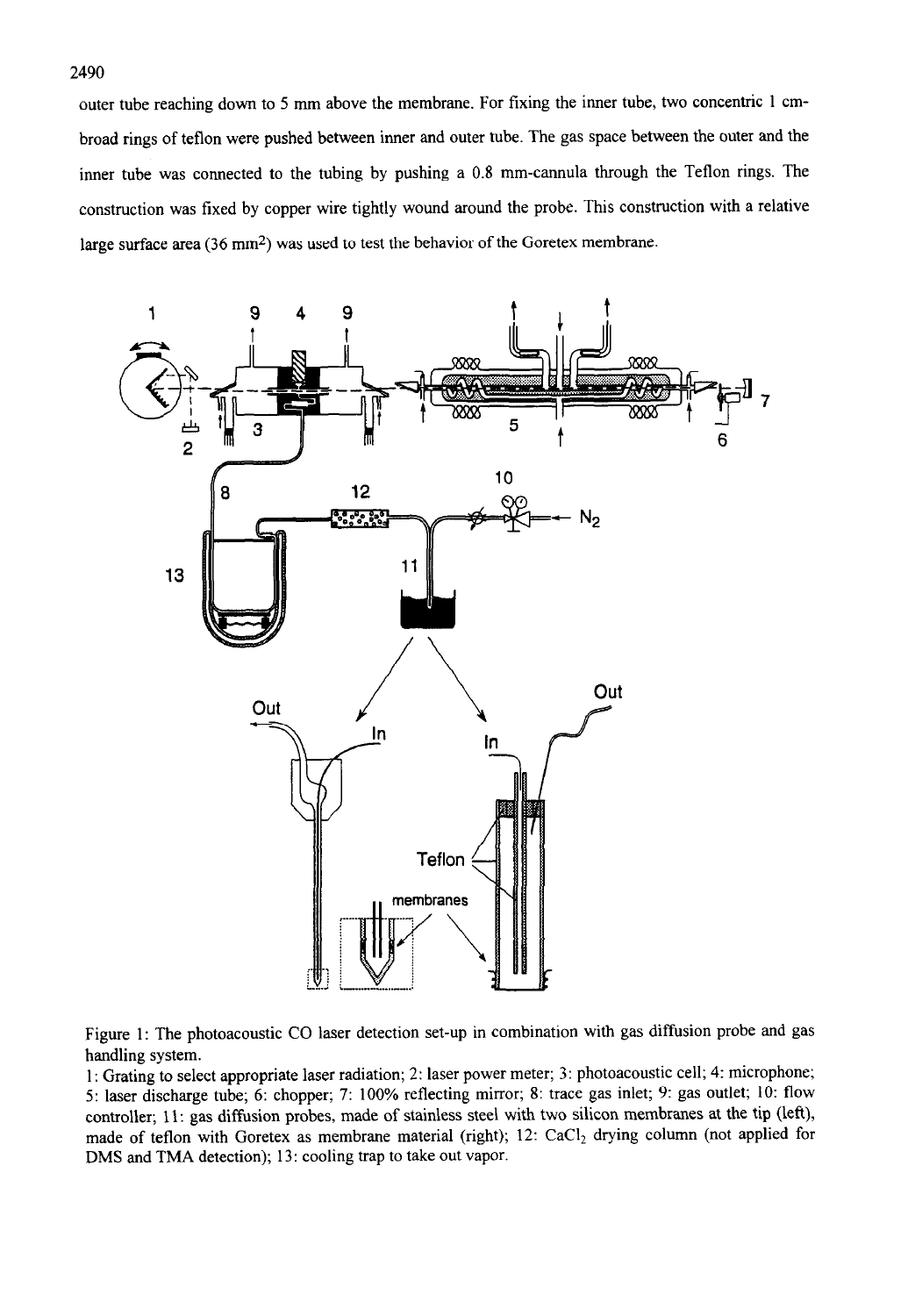### 2.2. Preparation of standard solutions

Methane standard solutions were prepared in pressure tubes of 26 ml volume and stored under the same temperature conditions as the samples. Pressure tubes used for CH<sub>4</sub> standards were filled to a height of 3 cm from the bottom with glass beads (250-360 urn diameter) to simulate soil conditions. Then all tubes were filled with water leaving a 5 ml gas headspace. The tubes were closed with rubber stoppers and the headspace was flushed with pure  $CH<sub>4</sub>$ ; then the tubes were shaken vigorously for 1 min, rotated longitudinally to remove gas bubbles and left for more than one day at the desired temperature. The  $CH<sub>4</sub>$ concentration was checked by extraction of 5 ml of the standard solution as described by Rothfuss and Conrad (1994).

For TMA standard solutions the water and the headspace were flushed with 0.1% TMA in  $N_2$ . This procedure resulted in a 22 mM TMA solution as calculated by Raoult's law (Baumer et al., 1989):

$$
X_{TMA} = P_{TMA} \cdot X_l / P_V \tag{1}
$$

 $X_{TMA}$  is the molar ratio of dissolved TMA,  $X_i$  the total amount of moles of the solvent (approximated with 55.6 M for pure water),  $P_{TMA}$  the partial pressure of TMA in the gas phase (0.001 bar) and  $P_v$  the vapor pressure of TMA at 25°C (2.25 bar).

DMS standard solutions were prepared analogously by flushing the headspace with 0.1% DMS in  $N_2$ . The DMS concentration (C<sub>DMS</sub>) in the standard solution was calculated from:

$$
C_{DMS} = P_{DMS} \cdot \alpha \cdot C \tag{2}
$$

with  $\alpha$ (=11.2) the distribution coefficient (liquid concentration/vapor concentration) (Kiene and Capone, 1988),  $P_{DMS}$ (=0.001 bar) the partial pressure in the gas phase and C(= 40 mM/bar) the molar concentration of pure gas (l/molar volume of ideal gas at 25°C) (Medard et al., 1994). This results in a DMS concentration of  $C_{DMS} = 0.45$  mM. When the standards were used, the stopper was removed and the probe was positioned into the solution or into the bed of glass beads at more than 5 cm depth below the water surface.

Calibration of the photoacoustic detector was achieved by injecting 1 µmol CH<sub>4</sub> into the N<sub>2</sub> carrier gas flow. The resulting signal was integrated and used for calibration.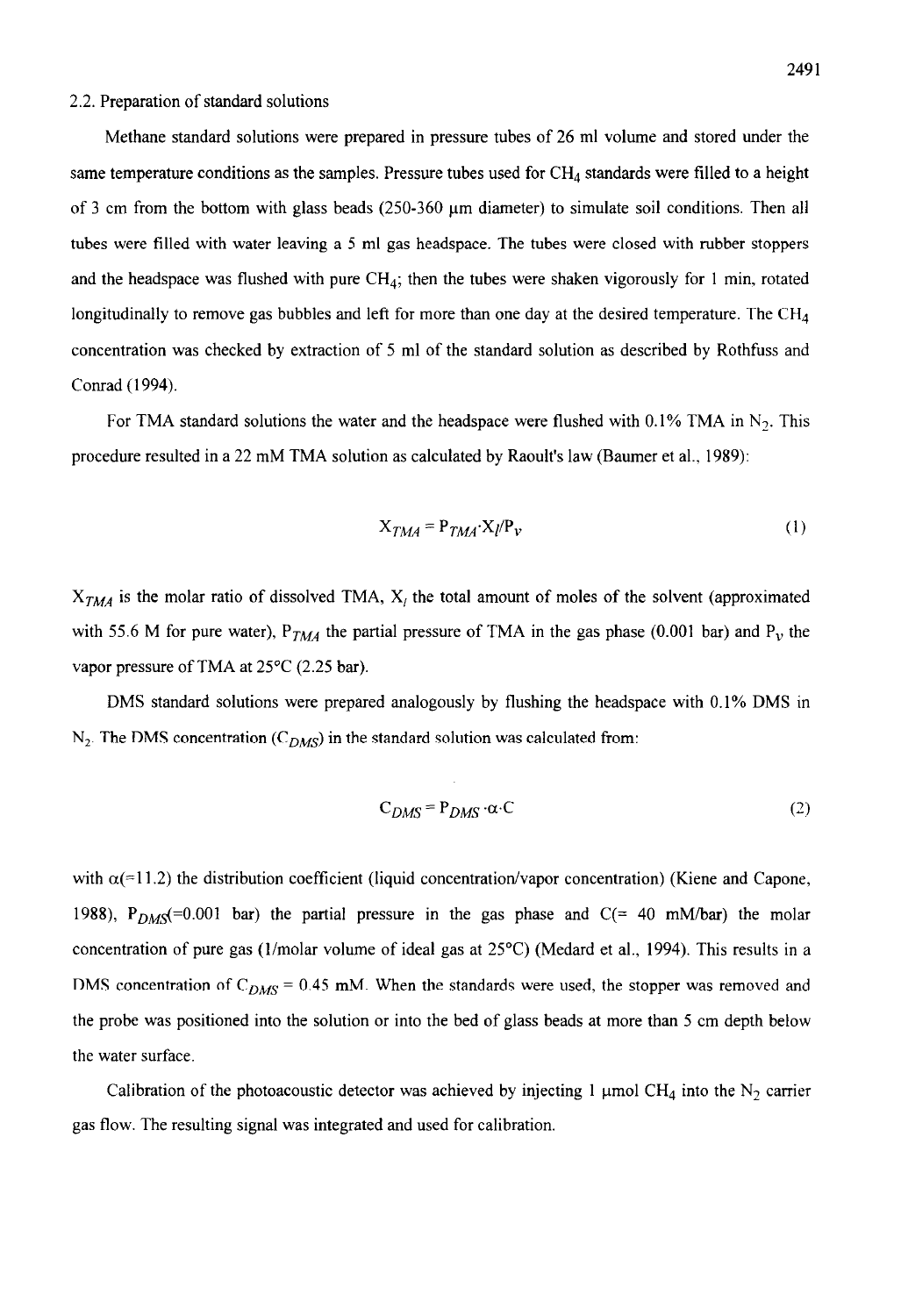# 2.3. Gas flow and PA detector

Infrared PA spectroscopy (Sigrist, 1994), one of the most sensitive techniques to measure low trace gas concentrations under atmospheric conditions, can monitor selectively and dynamically methane releases (Bijnen, 1995; Bijnen et al., 1995; 1996). The PA effect is based upon conversion of electromagnetic into acoustic energy. Infrared continuous wave CO laser radiation of appropriate wavelength is absorbed by traces of  $CH<sub>4</sub>$  in air. Via collisional relaxation the excited molecules transfer their vibrational energy to translational energy. Modulation of the laser beam by a mechanical chopper gives rise to a temperature and pressure modulation, i.e. sound. Due to the fast collisional relaxation and the low laser power (1 W) at these specific wavelengths the photoacoustic signal is proportional to the incident laser power. Inside the PA cell a longitudinal resonator sustains optimally the ensuing periodical pressure variation and the standing sound wave is monitored by a condensor microphone 4179 (Bruel  $\&$ Kjaer, Quickbom, Germany) mounted at the anti-node of the resonator (Bijnen, 1995). The resonator is acoustically separated from the windows by buffers. Instead of leading the trace gas first to the buffers and then to the resonator it directly enters at the center of the resonator. This last configuration allows two orders of magnitude faster detection as compared to the first one resulting into a time response  $\approx$ 1 min at a trace gas flow of 1 l/h.

The experimental arrangement of the laser based detector is shown in Figure 1. The liquid nitrogencooled CO laser tube is described in detail elsewhere (Bijnen, 1995; Bijnen et al., 1995; 1996). The CO laser cavity is extended and the PA cell is positioned inside this cavity to increase the trace gas detection sensitivity. Here we describe only some minor modifications relevant for the measurements in rice field soil.

To measure the different trace gases the laser is tuned to a strong rotational-vibrational absorption line of the molecular gas under investigation. The carrier gas  $(N_2)$  flows from the flow controller through the probe (Figure 1), a 10 ml CaCl<sub>2</sub> column and a cold trap at  $100^\circ$ K (both to dry the gas) toward the photoacoustic cell. The choice of a constant carrier gas flow of about 1 l/h was a compromise. This flow rate causes a pressure drop of 250 mbar between the inlet and outlet of the probe mainly due to flow resistance of the thin inner capillary. Higher flow rates dilute the methane concentration further since the diffusion transport through the membrane is rate-limiting. A pressure drop larger than one atmosphere would have a detrimental effect on the membrane. On the other hand, a lower flow rate would increase the sensitivity but would also result in undesirable backdiffusion from the buffers to the photoacoustic resonator tube (Bijnen et al., 1996).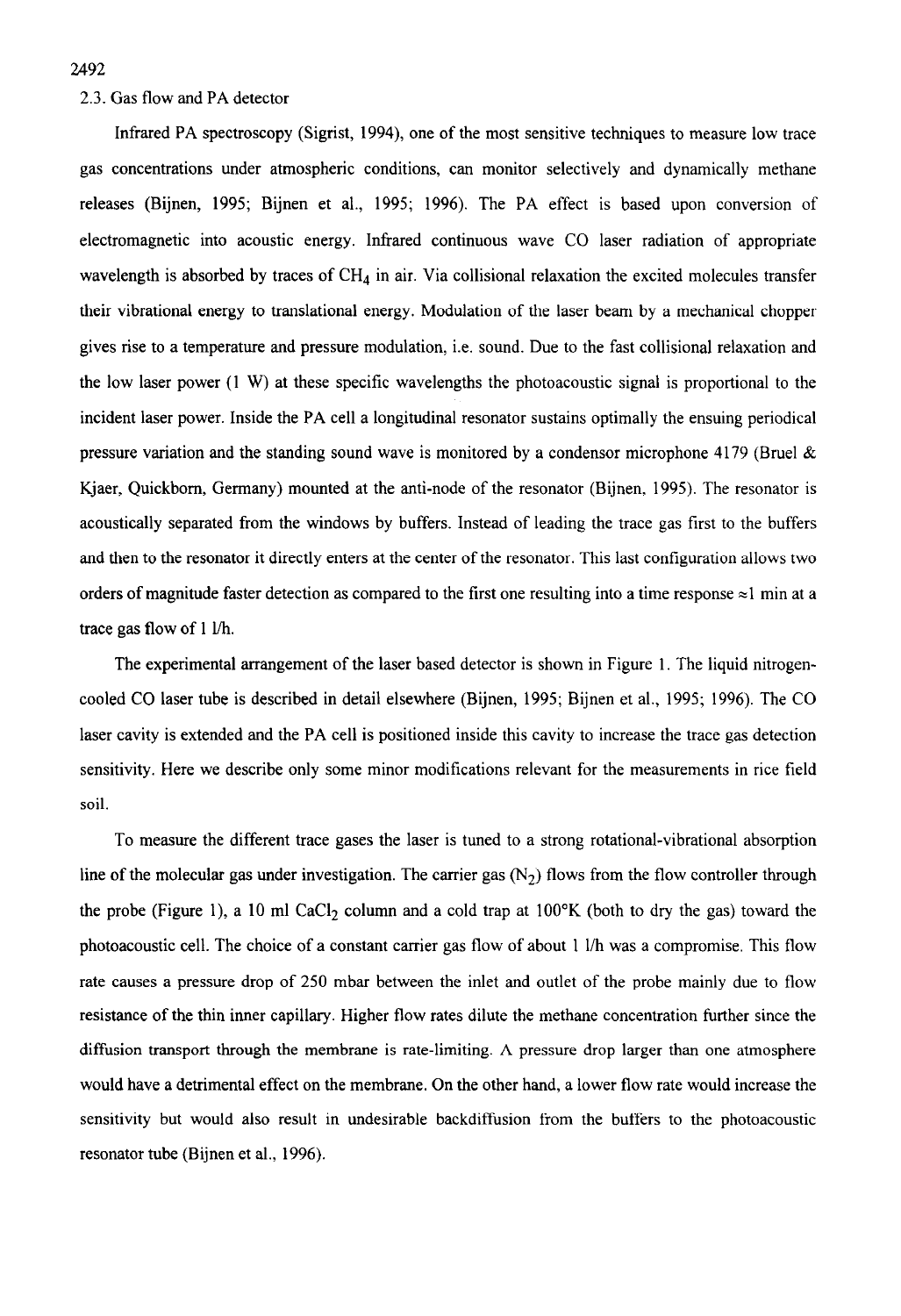Detection of CH<sub>4</sub> took place by maintaining the laser at a wavelength of 1304.97 cm<sup>-1</sup> (P( $10$ )<sub>32</sub> CO laser transition). At this wavelength, methane has a moderate absorption of 3 atm<sup>-1</sup>cm<sup>-1</sup>. Due to the spectral selectivity of the CO laser lines (line width 1 Mhz) and selective trapping of gases  $(H, O, N, O)$  at low temperatures (100°K) in the cooling trap (Figure 1) no interference of other gases from the soil is expected. To check this, we regularly switched to a neighboring CO laser transition  $(P(9)_{32}$  at 1308.01  $cm^{-1}$ ); CH<sub>4</sub> has a two order of magnitude lower absorption at this CO laser line. Because of their higher vapor pressures, the cooling trap for TMA and DMS was set to 215°K (Bijnen, 1995); CO laser wavelengths used for these gases were 1442.15 cm<sup>-1</sup> (P(12)<sub>26</sub>, absorption coefficient 2 atm<sup>-1</sup>cm<sup>-1</sup>) and 1438.81 cm<sup>-1</sup> (P(13)<sub>26</sub>, absorption coefficient 3 atm<sup>-1</sup> cm<sup>-1</sup>), respectively. Multi-component measurement could be achieved by switching between these lines.

#### 2.4. Methane measurements in soil

Microcosms of rice paddy soil were prepared from air-dried soil sampled in rice fields at the Italian Rice Research Institute in Vercelli in 1991 (Conrad et al., 1987). The soil properties were described earlier (Schütz et al., 1989). Different amounts (10, 15 or 20 g) of dry soil were filled in glass vessels of 22 mm height and 36 mm diameter. Then the soil was mixed carefully with  $O<sub>2</sub>$  free water (Rothfuss and Conrad, 1994). The vessels were incubated at 25°C for 34 to 42 days under water, all at the same distance around an aeration device to ensure homogeneous aeration. Most of the vessels were kept in darkness. One vessel with 15 g soil was inoculated with a small piece from an algal mat that usually covers the surface of illuminated soil microcosms. This vessel was incubated at the window in the light. The gas diffusion probes were inserted into the soil using a micro-manipulator. A pocket-lens was used to determine when the two silicone membranes, the sensitive part of the probe, were just below the surface (0 mm depth). To obtain depth profiles the probe was lowered by 1 mm every 3 min. The PA detector took one concentration value every 10 s. When after lowering the probe the signal became constant again. the average of 5 values was determined and compared with the signal obtained from a standard solution to calculate molar concentrations.

The flux  $(J)$  of CH<sub>4</sub> in the flooded paddy soil was calculated from the CH<sub>4</sub> concentration profiles using Fick's law:

$$
J = \phi D_s (dC/dz)
$$
 (3)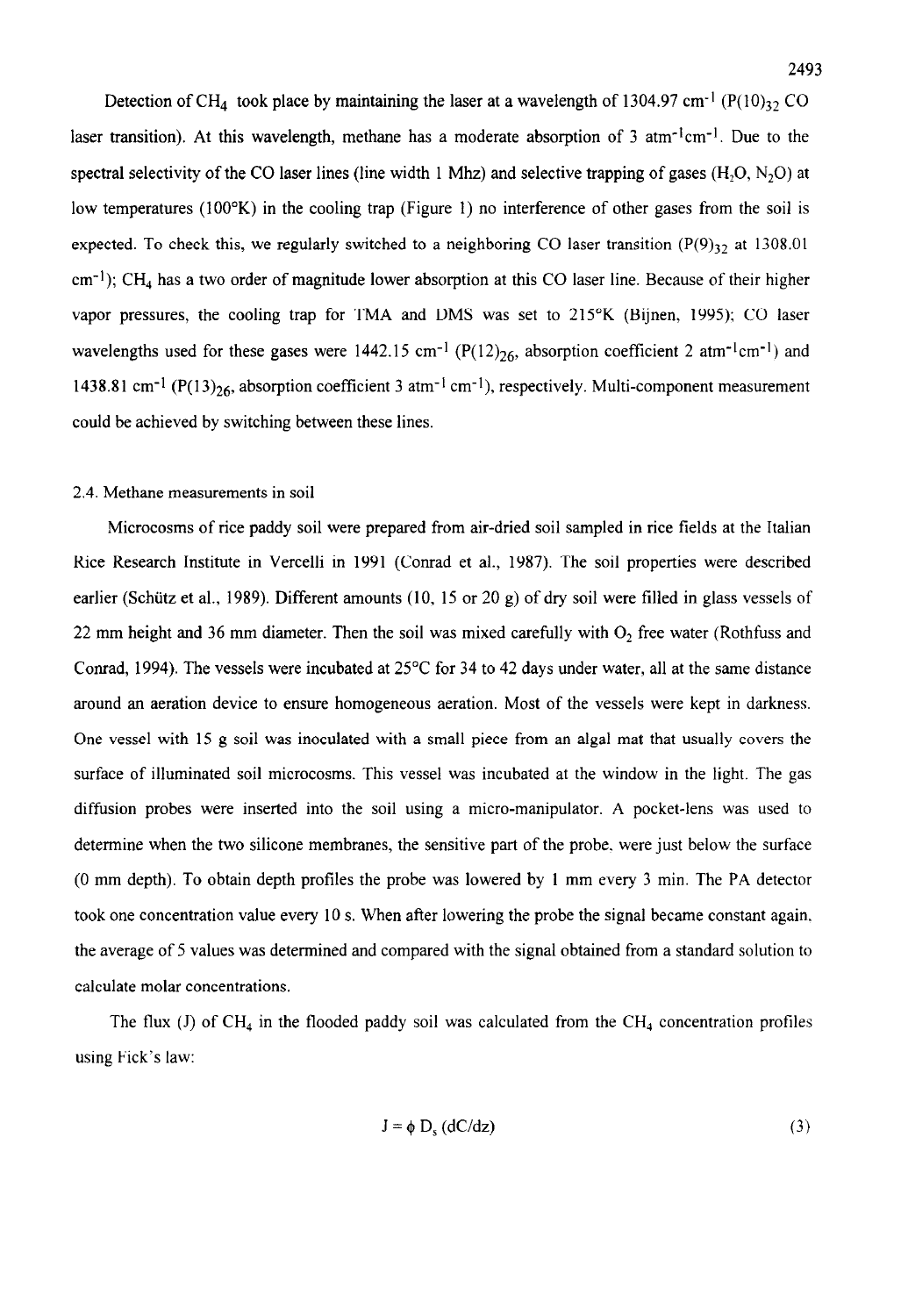where  $\phi$  = porosity of the soil; D<sub>s</sub> = diffusion coefficient of CH<sub>4</sub> in the soil; (dC/dz) = gradient of the CH<sub>4</sub> concentration (C) with depth (z). The CH<sub>4</sub> gradient was determined by linear regression with depth of the CH<sub>4</sub> concentrations measured below 2 mm depth. The determination of  $\phi$  (0.542) and D<sub>s</sub> (5.09 x 10<sup>-6</sup> cm<sup>2</sup>  $s^{-1}$ ) is described in detail by Rothfuss and Conrad (1994).

# 3. RESULTS AND DISCUSSION

The change of the CH, signal from the PA cell was monitored when the stainless steel probe with a silicone membrane was placed into  $CH<sub>4</sub>$  standard solution (Figure 2a). The signal increased immediately reaching 90% of a new stable value within 3 min. The flow rate of the carrier gas was 0.75 l/h resulting in a gas exchange time of 1.3 min. It took about 1 min to establish a stable diffusion gradient through the membrane of the diffusion probe which is in agreement with earlier observations (Rothfuss and Conrad, 1994). A similar response in signal was obtained when the probe was placed at 8 mm depth in a paddy soil microcosm made of 15 g soil (data not shown). To make sure that 3 min of time delay between two depth stages is enough to reach a stable signal from the PA detector the carrier gas flow was increased to 1 l/h in the further experiments.

When the probe was kept in the standard solution for a longer time, the  $CH<sub>4</sub>$  signal of the probe decreased after a certain period to a lower equilibrium value. Thus, we have to distinguish between two different stationary values, a short and a long term one. This can be interpreted in the following way: the first stable value that is reached after 3-4 min exposure represents a (quasi) steady state with the diffusion gradient through the membrane as the rate-limiting transport parameter. Later, the concentration of  $CH<sub>4</sub>$  in the surrounding medium becomes depleted resulting in a new steady state that is limited by the transport through the external medium towards the membrane. This yields the second stable level that is reached after ca. 10 min. The same response of the signal was observed when the gas diffusion probe was placed into submerged paddy soil (Figure 3). Since the first stable value was less affected by the characteristics of the surrounding medium and yielded a faster response time it was used for our further concentration measurements.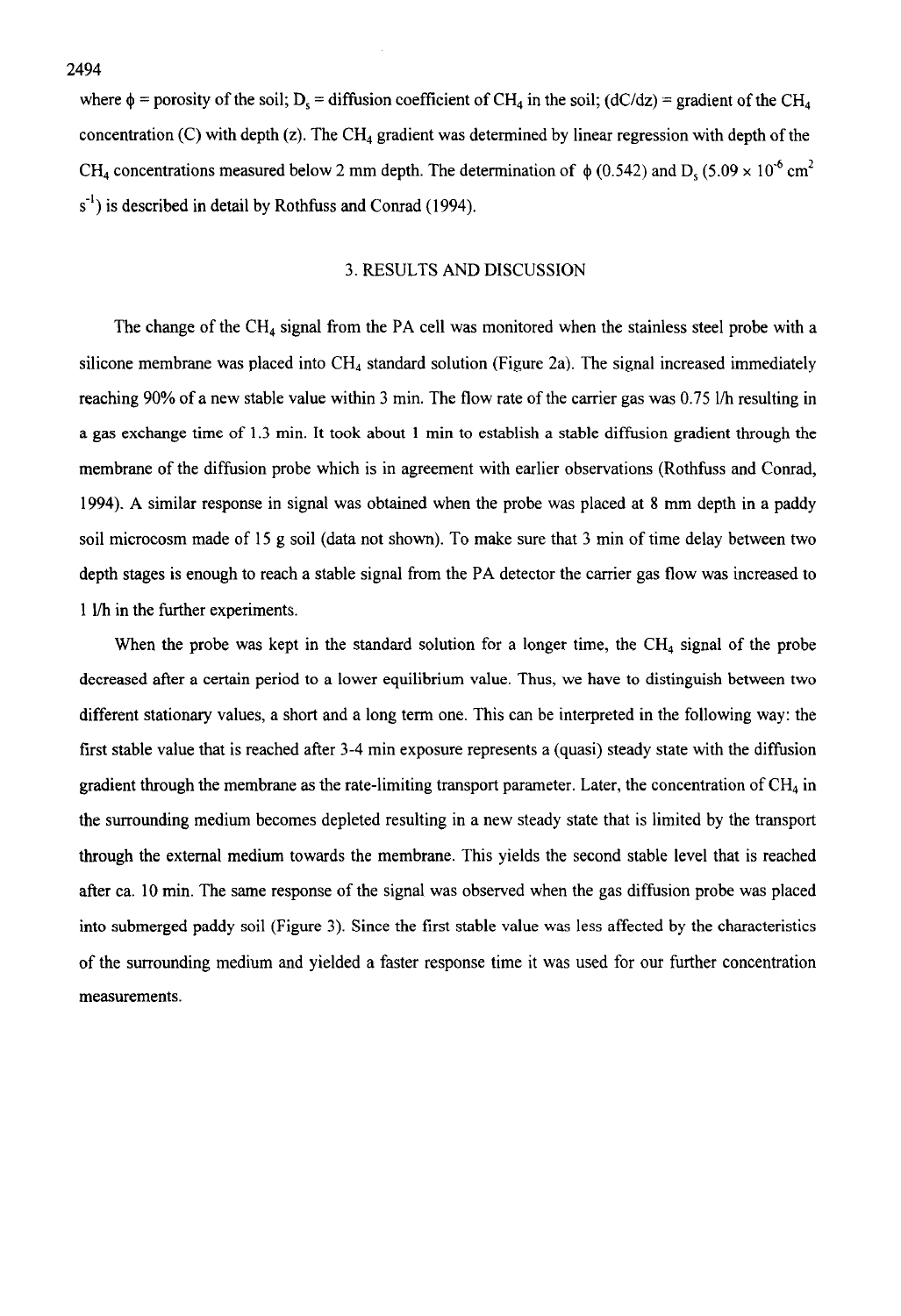

Figure 2: Temporal change of the signal obtained with gas diffusion probes placed into aqueous standard solutions. (a) Stainless steel probe with silicone membranes placed into a 1.2 mM CH<sub>4</sub> solution; (b) teflon probe with Goretex membrane placed in solutions of 1mM CH<sub>4</sub> and 0.45 mM DMS; (c) teflon probe with Goretex membrane placed in a 22 mM TMA solution. The first arrow (A) indicates the time when the probe was placed into the solutions. The last arrow (B) indicates the time when the probe was removed from the standard solutions.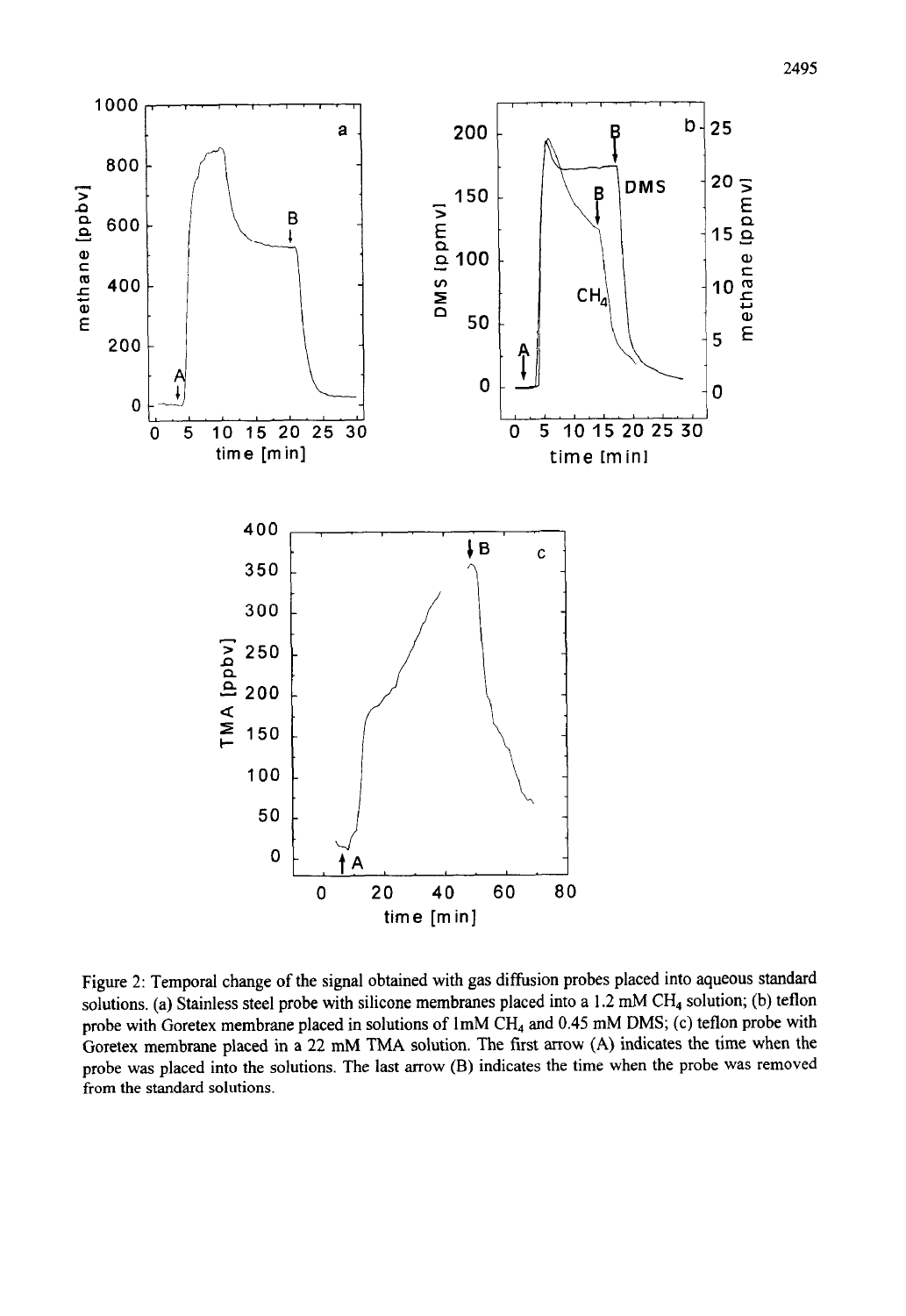

Figure 3: Temporal change of the CH<sub>4</sub> signal of the stainless steel probe with silicone membranes after having reached the first plateau upon placement into submerged paddy soil at a depth of 13 mm (see also Figure 4).

Photoacoustic spectroscopy (Bijnen, 1995; Bijnen et al., 1995; 1996) allows the detection of several compounds in the same gas sample. We attempted to apply the gas diffusion probes in combination with PA to measure DMS and TMA. After unsatisfying experiments with the stainless steel probe (with a silicon membrane) which gave no stable signal with DMS and TMA solutions the probe constructed from teflon was used. This probe contained a larger window covered with a Goretex (a teflon material) membrane. It was placed into standard solutions of CH,,, DMS and TMA and the diffusion of the compounds into the gas diffusion probe was monitored by the PA cell as function of time (Figures 2b,c).

When the teflon probe was placed into CH<sub>4</sub> or DMS standard solutions (Figure 2b), the first plateau of the signal that had been observed with the silicone membrane-covered stainless steel probe (Figure 2a) was not seen with the Goretex-covered teflon probe (Figure 2b). Due to the relatively large Goretex membrane area the amount of dissolved substance in front of the membrane was probably exhausted with a time constant shorter than the response time of the detector. For DMS a stationary value was reached within 5 min. However, for  $CH_4$  no stationary value was reached during this time, probably because of the larger diffusion coefficient of CH<sub>4</sub> (MW = 16) compared to DMS (MW = 62).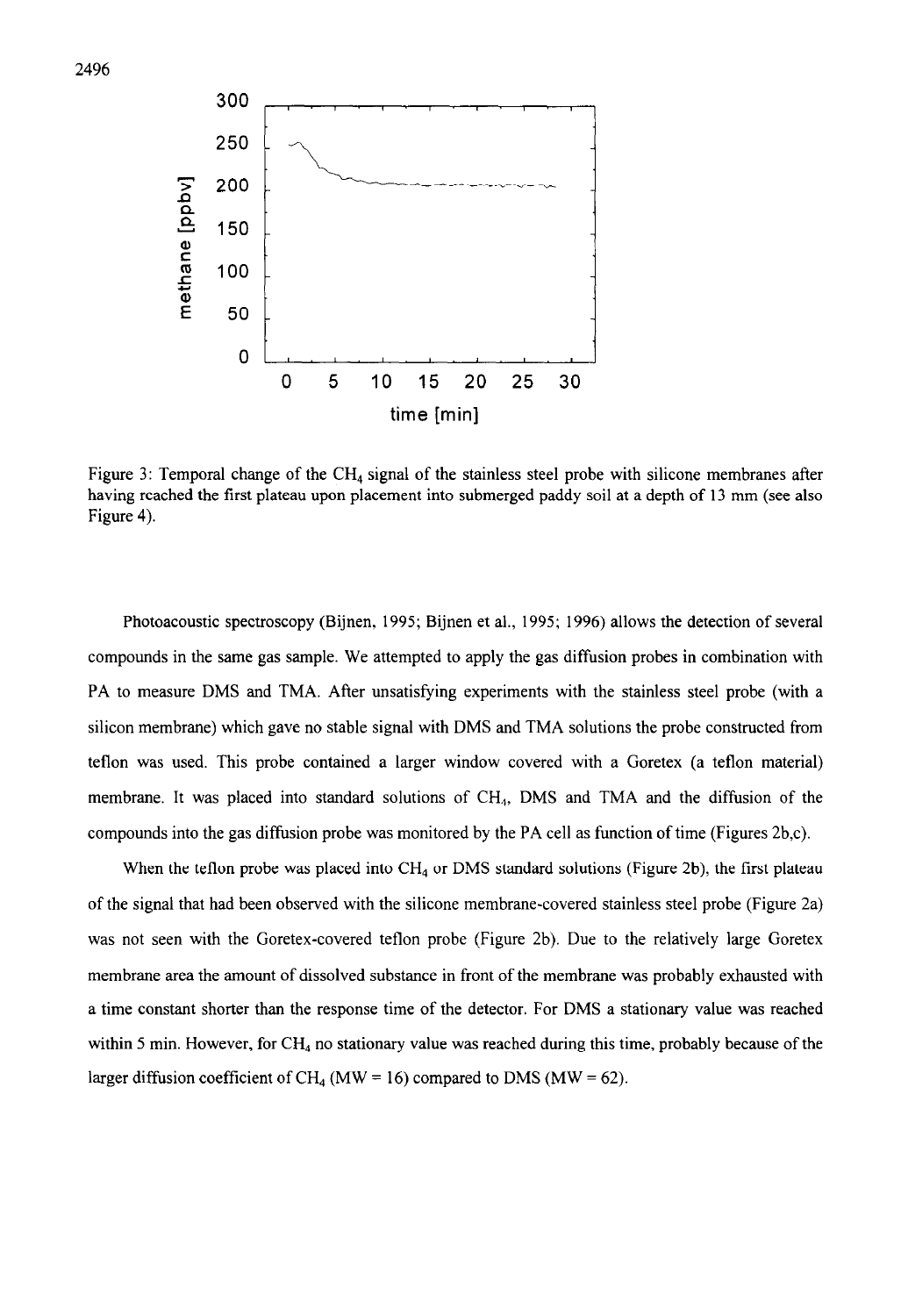When the teflon probe was taken out of the standard solutions, the signal showed a rapid decay, but did not reach zero completely during the observation period (Figure 2b). This observed relatively slow final decay of the signal was probably caused by the fact that the buffer volumes at the outlet of the PA cell were not sufficiently diluted by additional buffer flows (Harren et al. 1990). Measuring high concentrations of CH, or DMS over long time periods results in accumulation of high concentrations in the buffer volume. After switching to low concentrations the gas diffuses backwards into the resonator thus slowing down the response time.

When the teflon probe was placed into a TMA standard solution, the signal increased first similarly as observed with  $CH_4$  and DMS (Figure 2c). However, it then increased slowly further and did not reach a stable value during the observation period. This behavior may be the result of adsorption and desorption of TMA at the walls of the diffusion probe. Therefore, Goretex as membrane or teflon as tubing material seems to be not optimally suited for TMA detection. More research is necessary to develop an operational probe for TMA.

For measurements of CH<sub>4</sub> gradients in submerged paddy soil, the stainless steel probe with silicone membranes was used. The calibration showed proportionality between the height of the first plateau of the signal (given in ppbv CH<sub>4</sub>) and the aqueous concentration (given in  $\mu$ M CH<sub>4</sub>) similarly as reported earlier for application of the diffusion probes together with gas chromatographic detection of  $CH<sub>4</sub>$  (Rothfuss and Conrad 1994). The calibration factor was 1.43  $\mu$ M ppbv<sup>-1</sup>.

One advantage of photoacoustic measurements is that the signal can be monitored continuously. Figure 4 shows the PA signal of a depth profile of CH, concentrations in submerged paddy soil. The profile was measured in 1 mm-depth steps with time delays between each step of different duration as indicated by the tick mark. The signal increased with each step. Although still not all steps reached a clearly stable value (especially when the time delay was  $\leq$ 3 min), it was evident that CH<sub>4</sub> concentrations were low in the upper 3 mm surface layer. Below 3 mm depth  $CH<sub>4</sub>$  increased almost linearly with depth. This picture indicates that the CH4 that was produced in deeper soil layers was consumed in the oxic surface layer of the soil (see below).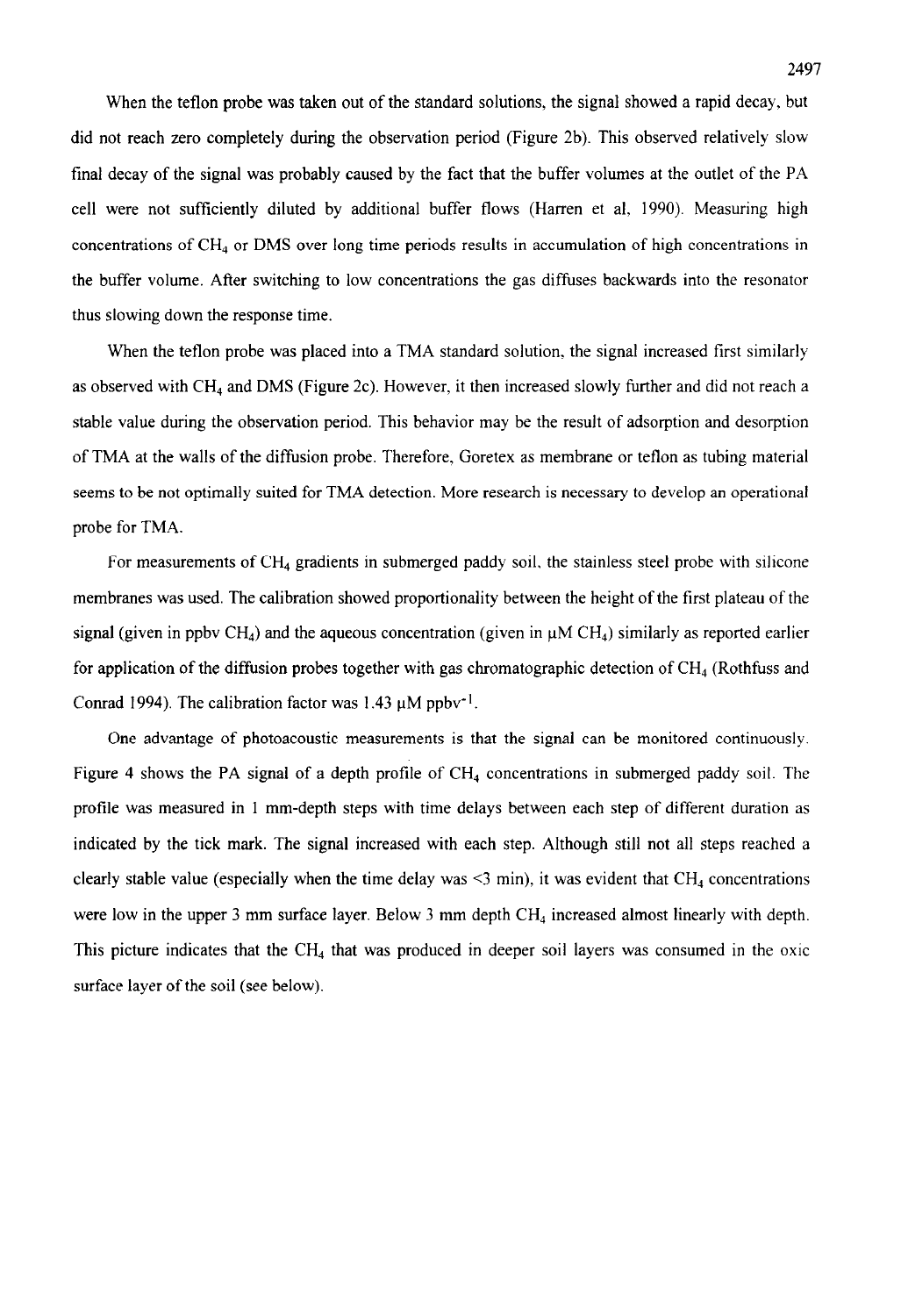

Figure 4: Methane depth profile in a paddy soil microcosm made from 15 g soil. The profile was measured in 1 mm steps starting from the soil surface. Tick marks at the horizontal axis indicate the time when the probe was moved to a deeper layer.

A similar CH4 profile was observed in another soil microcosm (20 g soil) in which, however, a large gas bubble was embedded (Figure 5). Starting at the soil surface above the gas bubble the  $CH_4$  profile showed a similar shape as before. However, when the probe reached the gas bubble, the signal of the probe increased to a three-fold higher value of  $CH<sub>4</sub>$ . A large gas bubble in equilibrium with the surrounding water has a 30.6-fold higher  $CH_4$  concentration than the surrounding water (Bunsen solubility coefficient at 25°C:  $\alpha_B$ = 0.0327;  $\alpha_B$ <sup>-1</sup> = 30.6; Medard et al., 1976). Therefore, the signal should have increased by a factor of 30.6 instead of 3 when the membrane-covered-tip of the probe entered the gas bubble. Note also that the diffusion coefficient of  $CH<sub>4</sub>$  in the gas bubble is much higher than for water: 0.22 cm<sup>2</sup> s<sup>-1</sup> (air) and 1.73 10<sup>-5</sup> cm<sup>2</sup> s<sup>-1</sup>, respectively, at 25°C (Lerman, 1979). The smaller than expected increase of the signal inside the gas bubble can be understood if one assumes that the probe measures the  $CH<sub>4</sub>$  concentration through a water film covering the surface of the membrane. The probe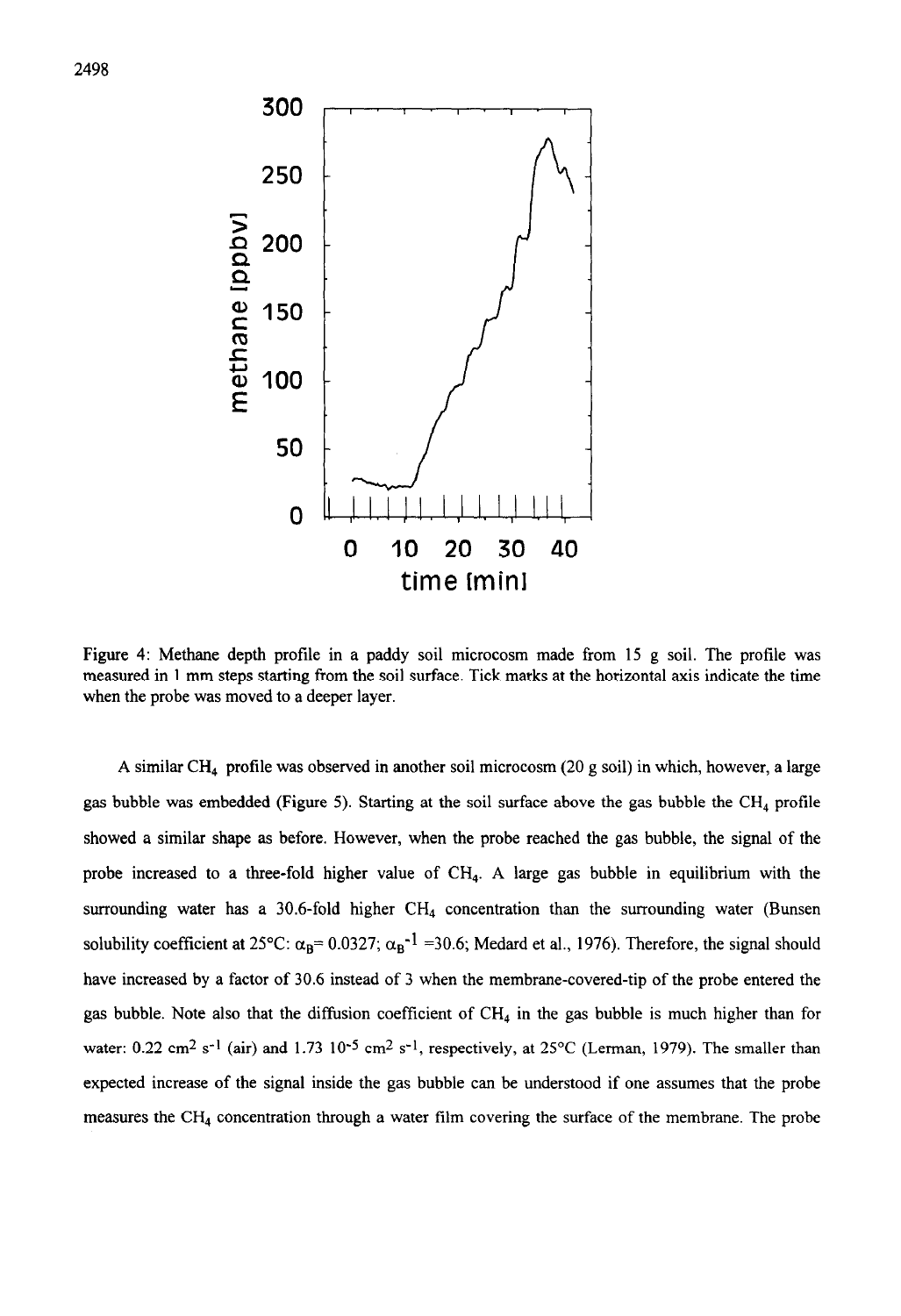thus actually measures the relatively low concentration in the water film, but is also affected by the higher concentration in the gas volume near to the film being within the diffusion range of the membrane. Partial evaporation of water from the water film (making it thinner) could be the reason for the slight increase of the signal which was observed when the tip of the probe was located in the bubble. The steep increase and decrease of the signal at the upper and the lower border of the gas bubble, respectively. is consistent with a spatial resolution by the probe of approximately 1 mm.



Figure 5: Vertical CH<sub>4</sub> profile measured in a paddy soil microcosm made of 20 g soil starting at the soil surface and crossing a gas bubble (indicated by the shaded region) embedded in the soil.

An increase of the amounts of soil used for preparation of microcosms resulted in increasing depth of the soil and also in steeper gradients of  $CH<sub>4</sub>$  concentrations (Figure 6). The gradients between 2 and 5 mm depth allowed the calculation of  $CH<sub>4</sub>$  fluxes from the deep soil layers towards the soil surface, being 4,68 and 173 nmol CH<sub>4</sub> cm<sup>-2</sup> day<sup>-1</sup>, for 10, 15 and 20 g soil, respectively. Soil cores that were taken from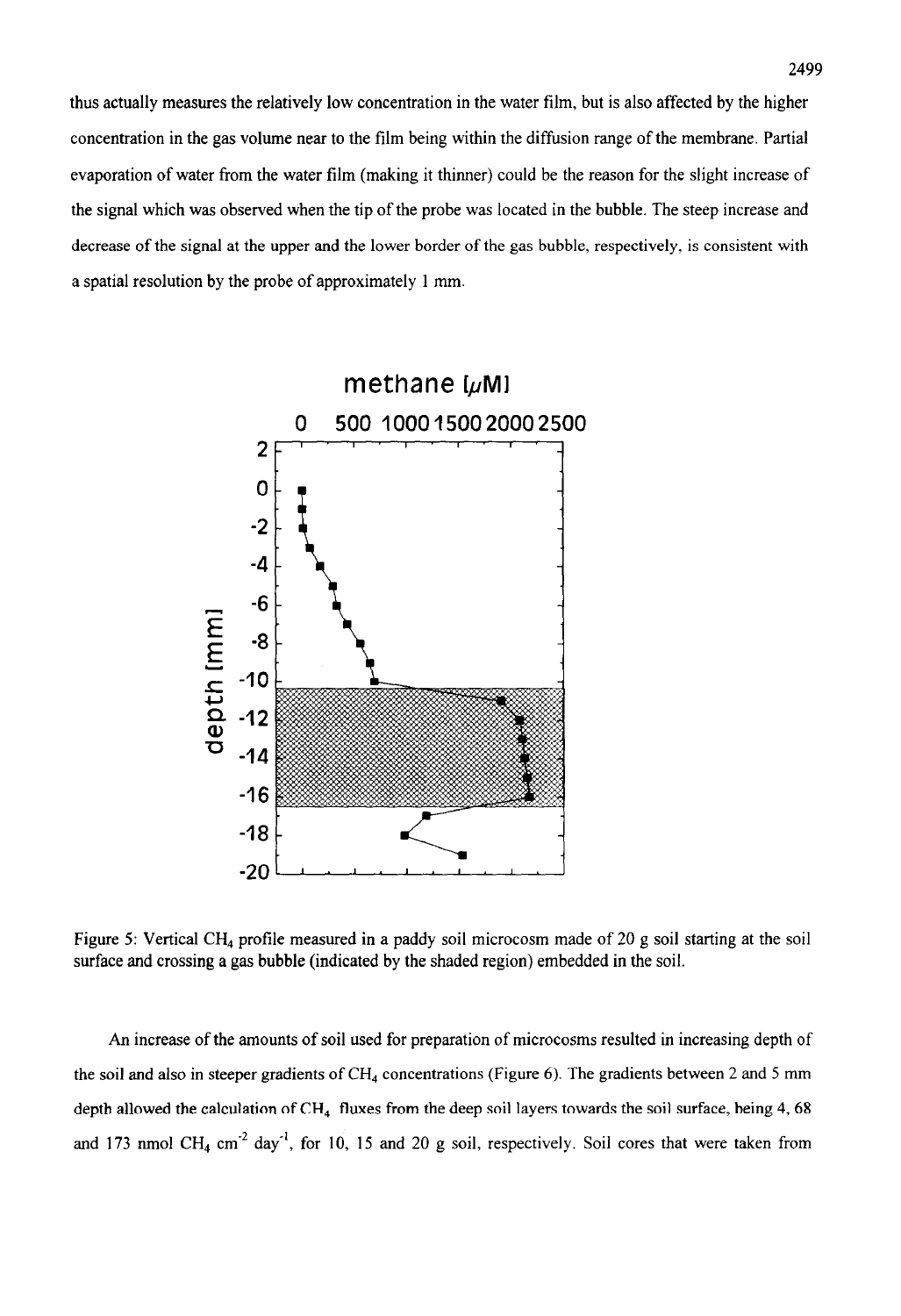flooded Italian paddy fields and incubated under anoxic conditions showed similar CH<sub>4</sub> fluxes 157  $\pm$  108 nmol CH<sub>4</sub> cm<sup>-2</sup> day<sup>-1</sup> (Conrad and Rothfuss, 1991). The increase of the CH<sub>4</sub> flux with the amount of soil is in agreement with the assumption that only the deeper soil layers were anoxic and methanogenic. An increase of the depth of anoxic methanogenic soil thus resulted in higher total  $CH<sub>4</sub>$  production and increase of the diffusive CH<sub>4</sub> flux in the anoxic zone of the soil. A further increase of the diffusive CH<sub>4</sub> flux is probably limited by the onset of bubble formation when total  $CH<sub>4</sub>$  production becomes higher.



Figure 6: Vertical profiles of CH<sub>4</sub> concentrations in the upper 6 mm depth of three different paddy soil microcosms made of 10, 15 and 20 g soil.

At the soil surface, i.e. between 0 and 2 mm depth, the CH<sub>4</sub> concentrations were smaller than 10  $\mu$ M indicating that the methane transported upward by diffusion was consumed at this depth, presumably by methanotrophic bacteria (King, 1990; Frenzel et al., 1990). The CH<sub>4</sub> gradient between 2 mm depth and the surface was so small that the resulting diffusive  $CH<sub>4</sub>$  fluxes could not be determined. Soil cores that were taken from flooded Italian paddy fields and incubated under oxic conditions also showed CH<sub>4</sub> fluxes that were often only 3% of those measured under anoxic conditions (Conrad and Rothfuss, 1991). Since there is a sharp bend in the vertical profiles between 2 and 3 mm depth most of the methanotrophic activity must be concentrated in a layer much thinner than 1 mm. Frenzel et al. (1992) showed 0, profiles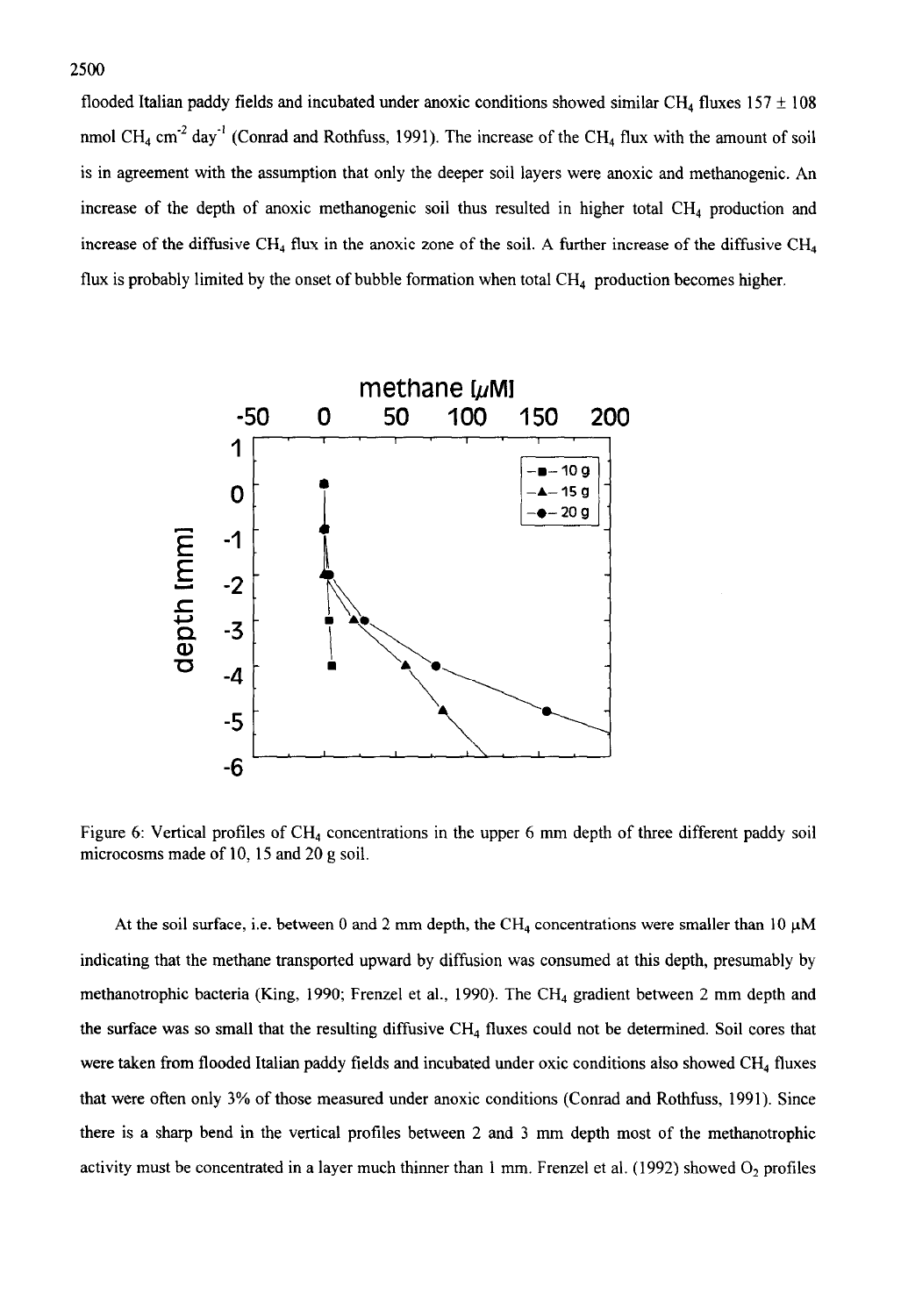in rice paddy soil with  $O_2$  concentrations becoming lower than 5  $\mu$ M below 2-3 mm depth. Obviously, the methanotrophic bacteria that require both  $O_2$  and CH<sub>4</sub> are active in the shallow layer where the opposite gradients of  $CH_4$  and  $O_2$  overlap. In the microcosms containing increasing amounts of soil (with increasing total soil depth) the depth of the methanotrophic layer was the same (Figure 6) indicating that the depth where the layer of the methanotrophic bacteria has formed depends mostly on the penetration of  $O_2$ .



Figure 7: Vertical profiles of  $CH<sub>4</sub>$  concentrations in paddy soil microcosms made of 15 g soil and incubated either in the light or darkness.

Vertical CH<sub>4</sub> profiles in a soil microcosm that was kept in the light and had a thin  $(<0.1 \text{ mm})$  algal layer on top showed the same thickness of the layer in which CH4 oxidation took place as the dark control (Figure 7). Obviously, the photosynthetic production of  $O<sub>2</sub>$  by the algae was not sufficient to increase the penetration depth of  $O_2$ . However, the illuminated microcosms showed a steeper CH<sub>4</sub> gradient in the anoxic part of the microcosm. The corresponding CH<sub>4</sub> fluxes were 146 nmol CH<sub>4</sub> cm<sup>-2</sup> day<sup>-1</sup> compared to 68 nmol CH<sub>4</sub> cm<sup>-2</sup> day<sup>-1</sup> in the dark suggesting that the algae produced compounds that could be converted to CH<sub>4</sub>. A similar increase of CH<sub>4</sub> production was observed when phytoplankton was deposited onto the surface of a lake sediment. This increase was shown to be due to the production of acetate from the algae and subsequent diffusion of the acetate to the deeper sediment layers where it was converted to  $CH<sub>4</sub>$ (Schulz and Conrad. 1995).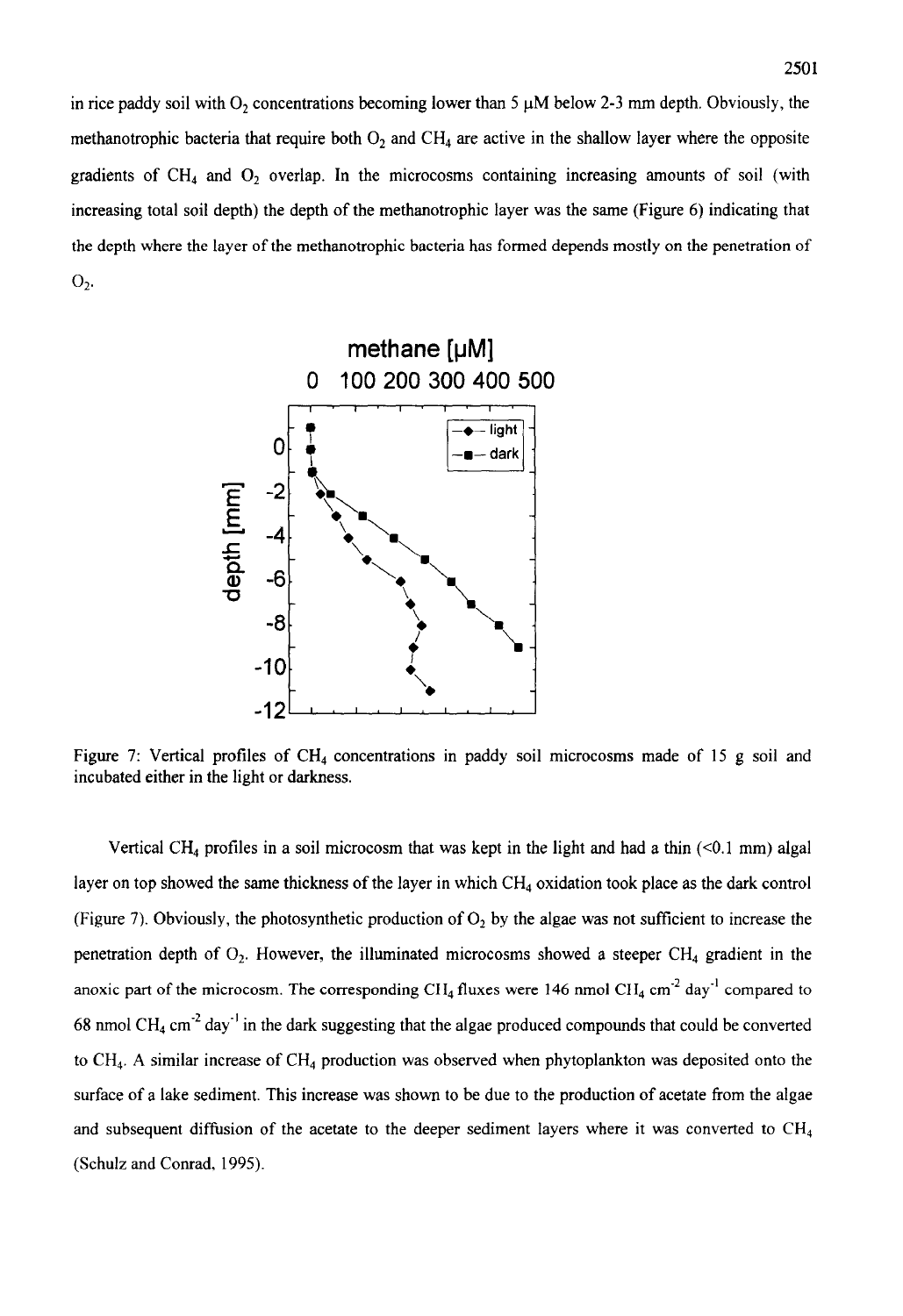#### 4. CONCLUSIONS

We reported for the first time the successful combination of photoacoustic trace gas detection with a gas diffusion probe for measurements of methane gradients in rice paddy soil. Our results were well consistent with previous results employing a gas chromatographic detection (Rothfuss and Conrad, 1994). In contrast to gas chromatography, photoacoustics offers the possibility of continuous measurements with an improved time resolution depending on the carrier gas flow and the volume of the PA cell. It furthermore offers a ten-fold lower detection limit. With a gas chromatograph, only a limited number of different trace gases can be monitored depending on the specificity of the separation column and the detector. Photoacoustics, on the other hand, is restricted to the measurement of relatively small molecules having an absorption in the wavelength range of the laser used. Practical laser sources for photoacoustic trace gas detection are the CO<sub>2</sub> laser (9-11 µm wavelength region) (Harren et al., 1990), the  $\Delta V=1$  CO laser (4.8-7.8  $\mu$ m) (Bijnen, 1995; Bijnen et al., 1995; 1996) and the  $\Delta$ V=2 CO laser (2.5-3.8  $\mu$ m) (Bachem et al., 1993). Our results show that with the  $\Delta V=1$  CO laser not only CH<sub>4</sub>, but also other gaseous compounds such as DMS and TMA can principally be measured, if the configuration of the diffusion probe is further improved. In future, we expect to improve the detection limit for the experimental arrangement by improving the design the diffusion probe and reducing the volume of the PA cell. It should also be possible to further reduce the response time of the system and to improve the spatial resolution by decrease of the membrane diameter.

Application of the diffusion probe with PA detector to the measurement of  $CH<sub>4</sub>$  concentration gradients in paddy soil microcosms allowed the determination of  $CH<sub>4</sub>$  fluxes and the localization of zones of production and oxidation of CH,. The measurement system also allowed the localization of gas bubbles in the soil matrix and thus may be a useful tool to investigate the process of bubble formation in sediments (Chanton and Whiting, 1995).

#### ACKNOWLEDGEMENTS

We would like to thank C. Sikkens, F van Rijn and R. Kasman for excellent technical help and Dutch Technology Foundation (STW) and the European Union (BRFSCI\*-CT91-0739; EUSV-CT94- 0499) for generous financial support.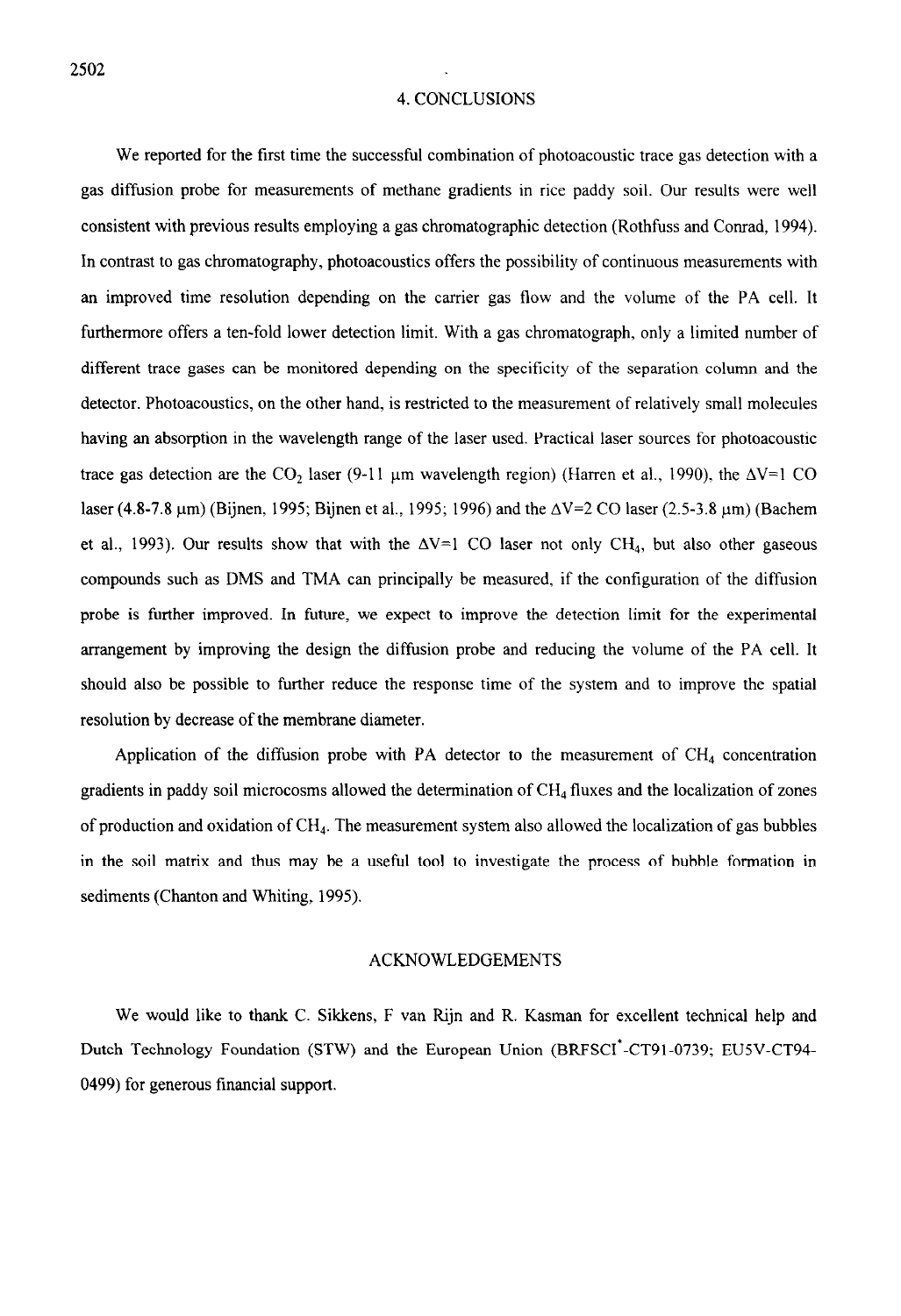## REFERENCES

Armstrong, W. (1979) Aeration in higher plants, *Adv. Bot. Res. 7,226-332* 

Bachem, E., A. Dax, T. Fink, A. Weidenfeller, M. Schneider, W. Urban (1993) Recent progress with the CO-overtone Av=2 laser, *Appl. Phys. B* 57, 185- 19 1.

Baumer, D. and E. Riedel (1989) *Messer Griesheim Guse Handbuch,* (Messer Griesheim, Duisburg, Germany).

Benstead, J., and D. Lloyd (1994) Direct mass spectrometric measurement of gases in peat cores, *FEMS Microbial. Ecol. 13,233-240.* 

Bijnen, F.G.C. (1995) *Refined CO-laser photoacoustic trace gas detection; observation of anaerobic processes in insects soil andfiuit* (Thesis, University of Nijmegen, the Netherlands).

Bijnen, F.G.C., J.H.P. Hackstein, P. Kestler, F.J.M. Harren and J. Reuss (1995) Fast laser photoacoustical detection of trace gases; respiration of arthropods, *Laser and Optoelectronics 27,68-72.* 

Bijnen, F.G.C., F.J.M. Harren, J.H.P. Hackstein, and J. Reuss (1996) Intercavity CO laser photoacoustic trace gas detection; cyclic CH,, H,O and CO\* emissions by cockroaches and scarab beetles, *Appl. Optics.*  in press. .\_

Chanton, J.P., and G.J. Whiting (1995) Trace gas exchange in freshwater and coastal marine environments: ebullition and transport by plants, *Biogenic Trace Gases: Measuring Emissions from Soil and Water,* P.A. Matson, and R. C. Harriss, Editors (Blackwell, Oxford) 98-125.

Conrad, R., and F. Rothfuss (1991) Methane oxidation in the soil surface layer of a flooded rice field and the effect of ammonium, *Biol. Fertil. Soils 12,28-32.* 

Conrad, R., H. Schtitz, and M. Babbel (1987) Temperature limitation of hydrogen turnover and methanogenesis in anoxic paddy soil, *FEMS Microbial. Ecol. 45,28 I-289.* 

Frenzel, P., F. Rothfuss, and R. Conrad (1992) Oxygen profiles and methane turnover in a flooded rice microcosm, *Biol. Fertil. Soils 14,84-89.* 

Frenzel, P., B. Thebrath, and R. Conrad (1990) Oxidation of methane in the oxic surface layer of a deep lake sediment (Lake Constance), *FEMS Microbial. Ecol. 73, 149-l 58.* 

Harren, F.J.M., F.G.C. Bijnen, J. Reuss, L.A.C.J. Voesenek, and C.W.P.M. Blom (1990) Sensitive intracavity photoacoustic measurements with a CO, waveguide laser, *Appl. Phys. B 50, 137- 144.* 

Holzapfel-Pschom, A., R. Conrad, and W. Seiler (1985) Production, oxidation and emission of methane in rice paddies, *FEMS Microbial. Ecol. 31, 343-35* 1.

Khalii, M.A.K., Editor (1993) *Atmospheric Methane: Sources, Sink, and Role in Global Change*  (Springer, Berlin).